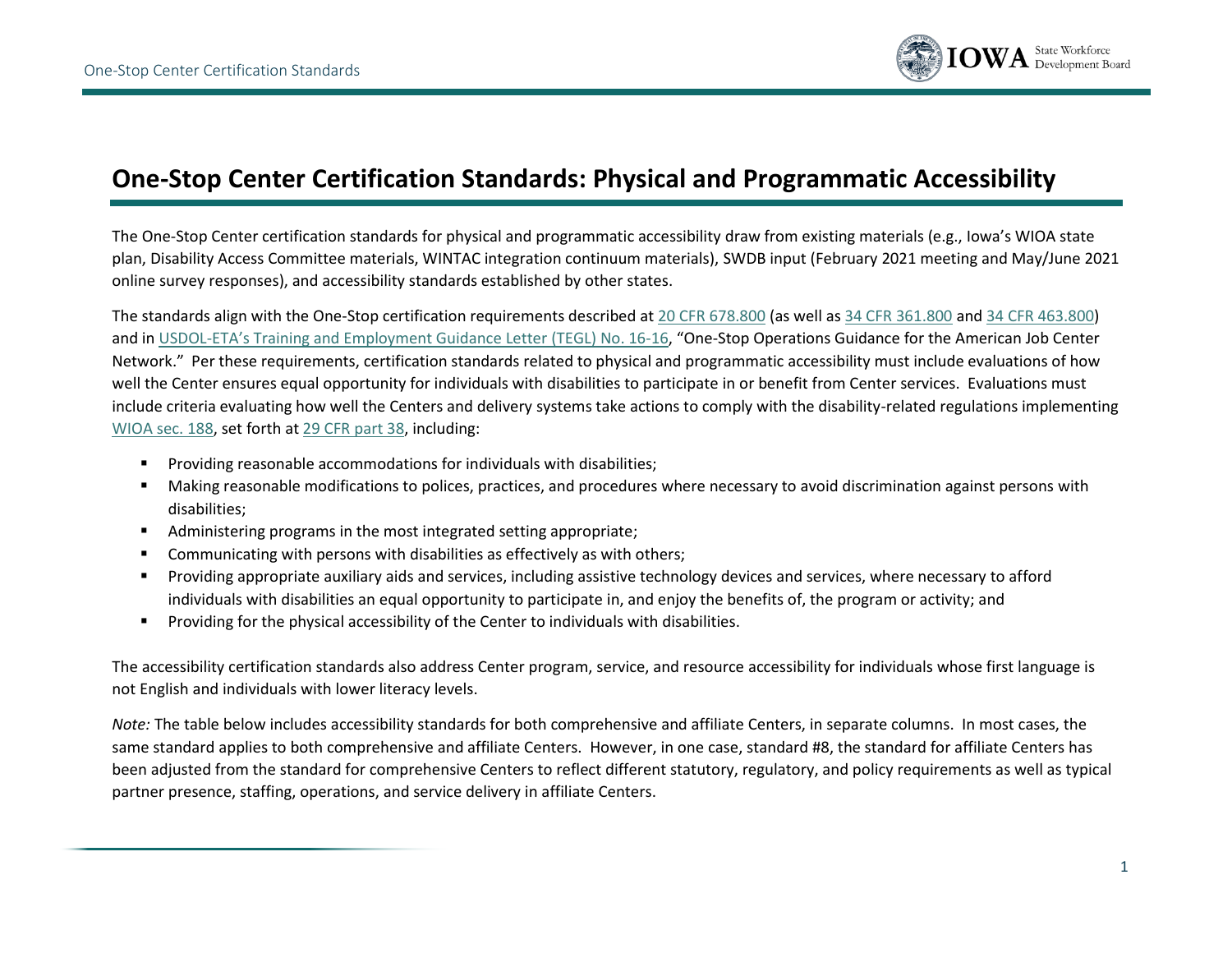

| <b>Certification Standards - Comprehensive</b><br><b>Standards</b>                                                                                                                                                                                                                                                                                                    | <b>Certification Standards - Affiliate Centers</b> | <b>Example Certification Indicators (i.e., bases</b><br>for determining that the standards have<br>been met)                                                                                                                                                                                                                                                                                                                                                                                                                                                                                                                                                                                             |
|-----------------------------------------------------------------------------------------------------------------------------------------------------------------------------------------------------------------------------------------------------------------------------------------------------------------------------------------------------------------------|----------------------------------------------------|----------------------------------------------------------------------------------------------------------------------------------------------------------------------------------------------------------------------------------------------------------------------------------------------------------------------------------------------------------------------------------------------------------------------------------------------------------------------------------------------------------------------------------------------------------------------------------------------------------------------------------------------------------------------------------------------------------|
| 1. The Center supports knowledge<br>development and capacity building of all<br>partners and staff providing services in the<br>Center by providing onboarding and regular<br>refresher training on applicable laws,<br>regulations, and policies regarding providing<br>equal opportunity to all customers and<br>ensuring nondiscrimination in service<br>delivery. | 1. Same as comprehensive Center standard.          | Staff training agendas/training<br>content and training schedules<br><b>Training records</b><br>Staff demonstrate<br>knowledge/familiarity when asked<br>Job descriptions and professional<br>development plans include this focus                                                                                                                                                                                                                                                                                                                                                                                                                                                                       |
| 2. The location and internal and external<br>physical layout of the Center is accessible to<br>and inclusive of individuals with disabilities<br>and provides suitable space for service<br>delivery.                                                                                                                                                                 | 2. Same as comprehensive Center standard.          | Monitoring documents to attest to<br>the Center's compliance with ADA<br>standards<br>External: Center is on an accessible<br>public transport line or other<br>transport mode (e.g., van service)<br>that is accessible to individuals with<br>disabilities; parking lot spaces closest<br>to the door are dedicated and<br>marked for individuals with<br>disabilities; the Center features<br>ramps for wheelchair access,<br>automatic doors, and wide paths and<br>doorways<br>Internal: The Center interior includes<br>ramps as necessary; automatic doors;<br>wide doorways; adjustable<br>workstations; wide and easily<br>navigable corridors; adjustable<br>seating; and accessible restrooms |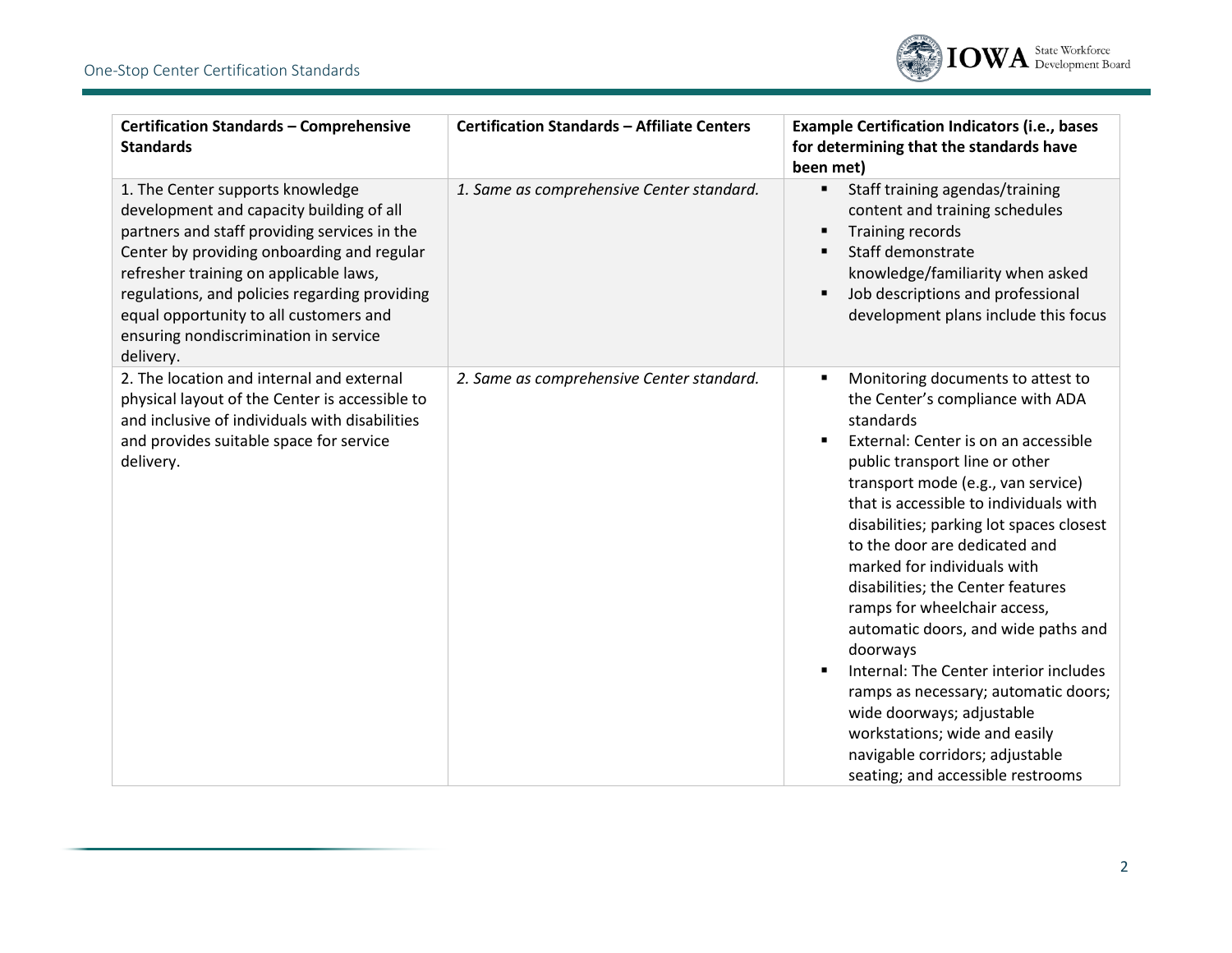

| <b>Certification Standards - Comprehensive</b><br><b>Standards</b>                                            | <b>Certification Standards - Affiliate Centers</b> | <b>Example Certification Indicators (i.e., bases</b><br>for determining that the standards have<br>been met)                                                                                                                                                                                                                                                                                             |
|---------------------------------------------------------------------------------------------------------------|----------------------------------------------------|----------------------------------------------------------------------------------------------------------------------------------------------------------------------------------------------------------------------------------------------------------------------------------------------------------------------------------------------------------------------------------------------------------|
| 3. The Center's programs and services are<br>accessible to and inclusive of individuals with<br>disabilities. | 3. Same as comprehensive Center standard.          | The Disability Access Committee<br>(DAC) is consulted to identify and<br>address gaps in accessibility within<br>the Centers. The DAC documents<br>steps taken to address identified<br>deficiencies<br>Software programs meet the Web<br>Content Accessibility Guidelines 2.0,<br>AA (WCAG) standards for accessibility<br>Vital information is 508c-compliant,<br>as verified by a sample of documents |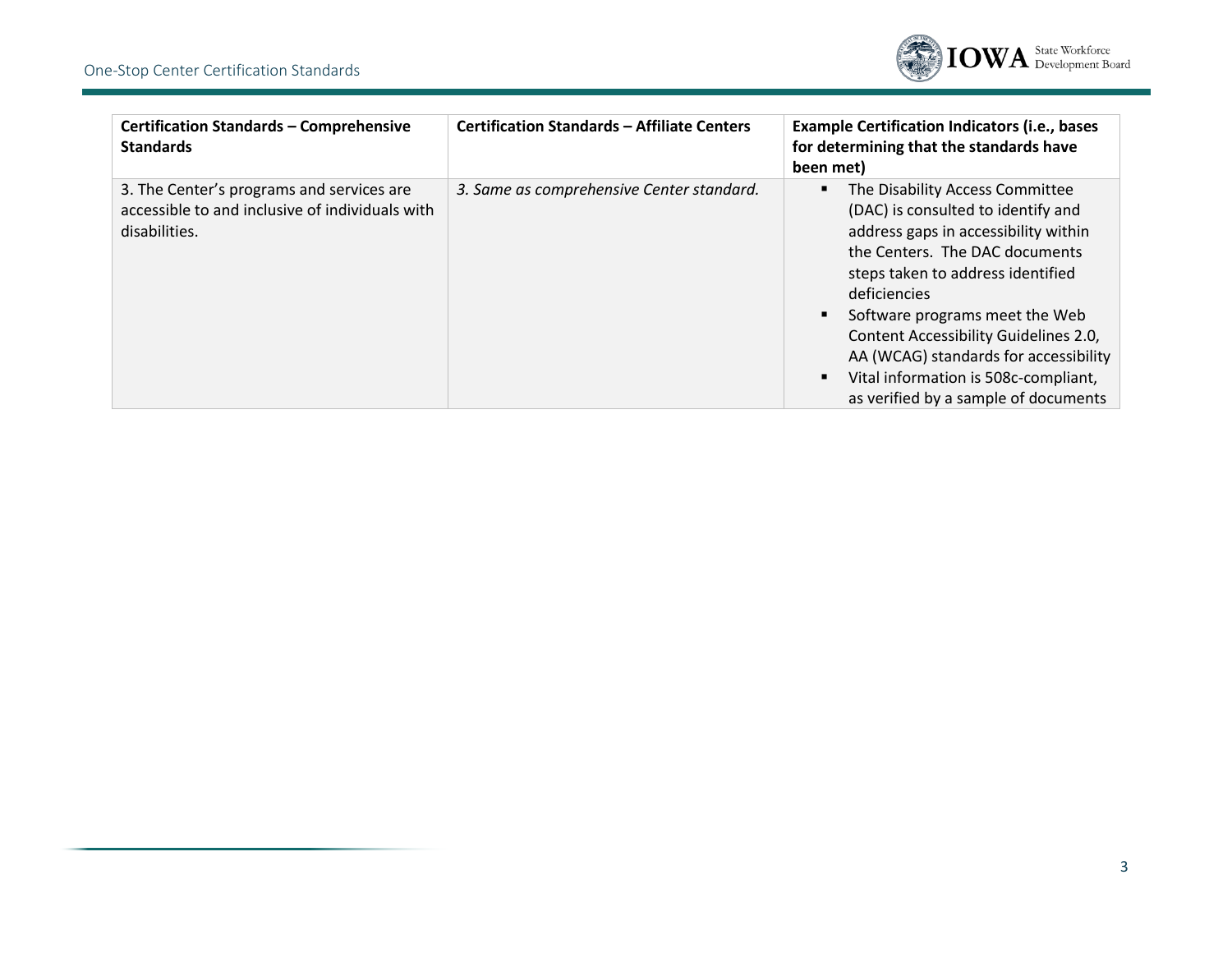

| <b>Certification Standards - Comprehensive</b><br><b>Standards</b>                                                                                                                                                                                                                                                                                                                                                                    | <b>Certification Standards - Affiliate Centers</b> | <b>Example Certification Indicators (i.e., bases</b><br>for determining that the standards have<br>been met)                                                                                                                                                                                                                                                                                                                                                                                                                                                                                                                                                                                                                                                                                                                                                                                                                                                                              |
|---------------------------------------------------------------------------------------------------------------------------------------------------------------------------------------------------------------------------------------------------------------------------------------------------------------------------------------------------------------------------------------------------------------------------------------|----------------------------------------------------|-------------------------------------------------------------------------------------------------------------------------------------------------------------------------------------------------------------------------------------------------------------------------------------------------------------------------------------------------------------------------------------------------------------------------------------------------------------------------------------------------------------------------------------------------------------------------------------------------------------------------------------------------------------------------------------------------------------------------------------------------------------------------------------------------------------------------------------------------------------------------------------------------------------------------------------------------------------------------------------------|
| 4. The Center and its programs and services<br>are accessible to and inclusive of individuals<br>whose first language is not English and who<br>have lower literacy levels. Language<br>assistance services (e.g., oral interpretation,<br>written translation, online translation tools)<br>are available as appropriate based on the<br>needs of the local population and are<br>provided in a timely manner and free of<br>charge. | 4. Same as comprehensive Center standard.          | Review and confirmation of available<br>language assistance services<br>Review and confirmation of<br>availability of limited literacy/"plain<br>language"-format materials<br>Review and confirmation of vital<br>information available in translation<br>or availability of staff assistance<br>and/or online or other tools to assist<br>with translation needs as needed<br>Materials containing vital information<br>that are produced by the Center only<br>in English include a "Babel notice"<br>provided in the predominant<br>languages, or likely to be<br>encountered in the community, that<br>informs readers that the material<br>contains vital information and<br>explains how to access language<br>services to have the contents of the<br>communication provided in other<br>languages<br>A written language access plan is<br>being developed or updated to<br>ensure that LEP individuals have<br>meaningful access as outlined by the<br>appendix in 29 CFR § 38.9 |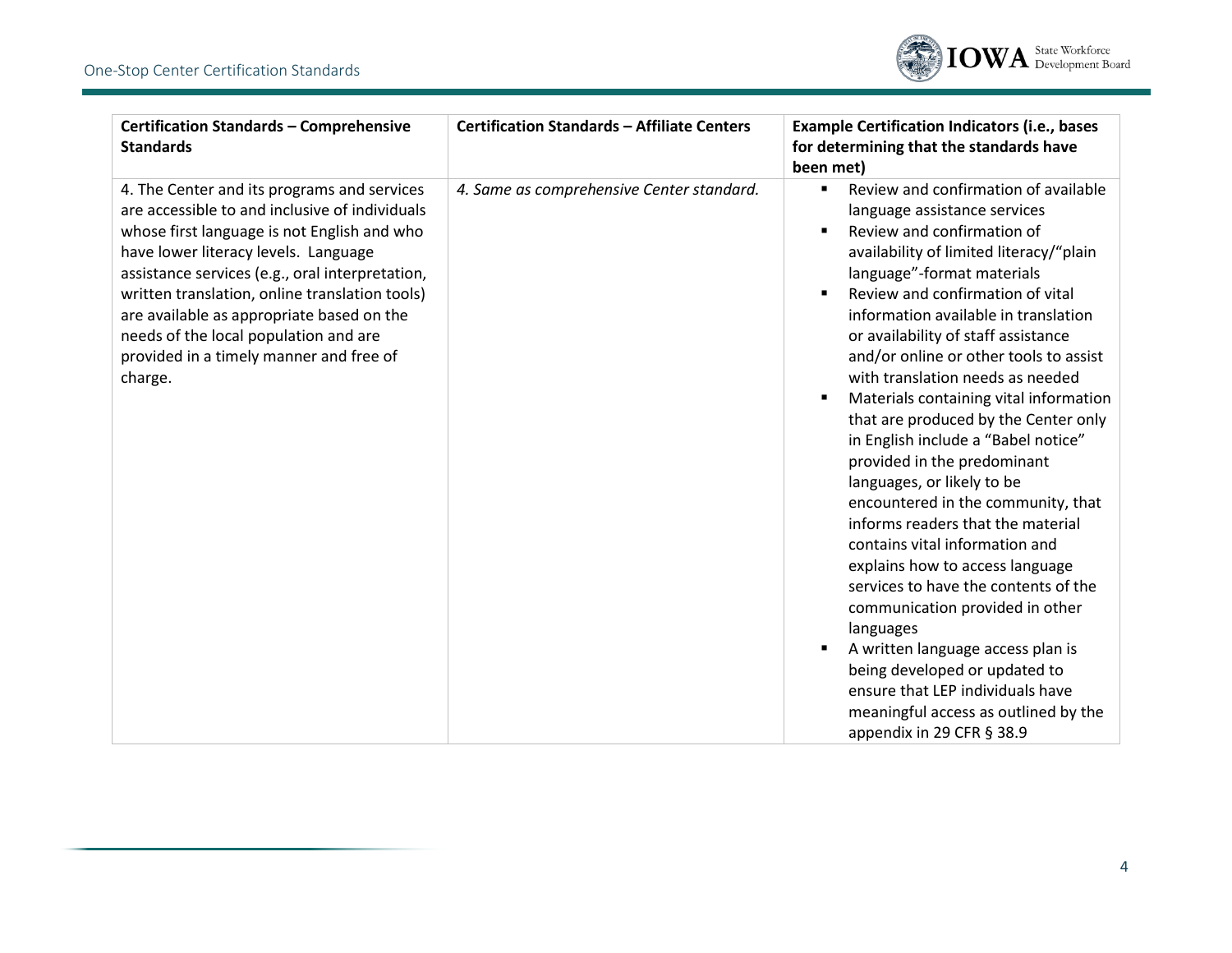

| <b>Certification Standards - Comprehensive</b><br><b>Standards</b>                                                                                                                                                                                                                                                                                                                                                                                                                                                                                              | <b>Certification Standards - Affiliate Centers</b> | <b>Example Certification Indicators (i.e., bases</b><br>for determining that the standards have<br>been met)                                                                                                                                                                                                                                                                                                                                                                        |
|-----------------------------------------------------------------------------------------------------------------------------------------------------------------------------------------------------------------------------------------------------------------------------------------------------------------------------------------------------------------------------------------------------------------------------------------------------------------------------------------------------------------------------------------------------------------|----------------------------------------------------|-------------------------------------------------------------------------------------------------------------------------------------------------------------------------------------------------------------------------------------------------------------------------------------------------------------------------------------------------------------------------------------------------------------------------------------------------------------------------------------|
| 5. The Center has trained staff who can<br>proficiently use available assistive technology<br>and aids for individuals with disabilities (e.g.,<br>visual, hearing, physical, mental, and<br>intellectual) and help customers use it.<br>Assistive technology and aids provided by the<br>Center are adequate and up-to-date to<br>ensure access to computers, software, and<br>other Center resources and services for<br>customers with disabilities. Center staff<br>know which assistive technologies and aids<br>are available and where they are located. | 5. Same as comprehensive Center standard.          | Confirmation of available and<br>functioning assistive technology and<br>aids<br>Staff training agendas/training<br>content and training schedules<br>Training records<br>٠<br>Staff demonstrate their<br>$\blacksquare$<br>knowledge/familiarity with using<br>assistive technology and aids<br>Documentation of consultation with<br>$\blacksquare$<br>the Disability Access Committee<br>around provision of assistive<br>technology and aids and staff training<br>on their use |
| 6. In compliance with WIOA sec. 188, the<br>Center and/or the LWDB has policies,<br>procedures, or other guidance in place<br>regarding nondiscrimination and ensures<br>equal physical and programmatic<br>opportunity, accessibility, and inclusiveness<br>for all customers.                                                                                                                                                                                                                                                                                 | 6. Same as comprehensive Center standard.          | Published local policies, procedures,<br>or other guidance<br>Disability Access Committee and/or<br>WINTAC integration continuum<br>materials<br>Center operational plan<br>٠<br>Center service delivery process<br>flow/guidance                                                                                                                                                                                                                                                   |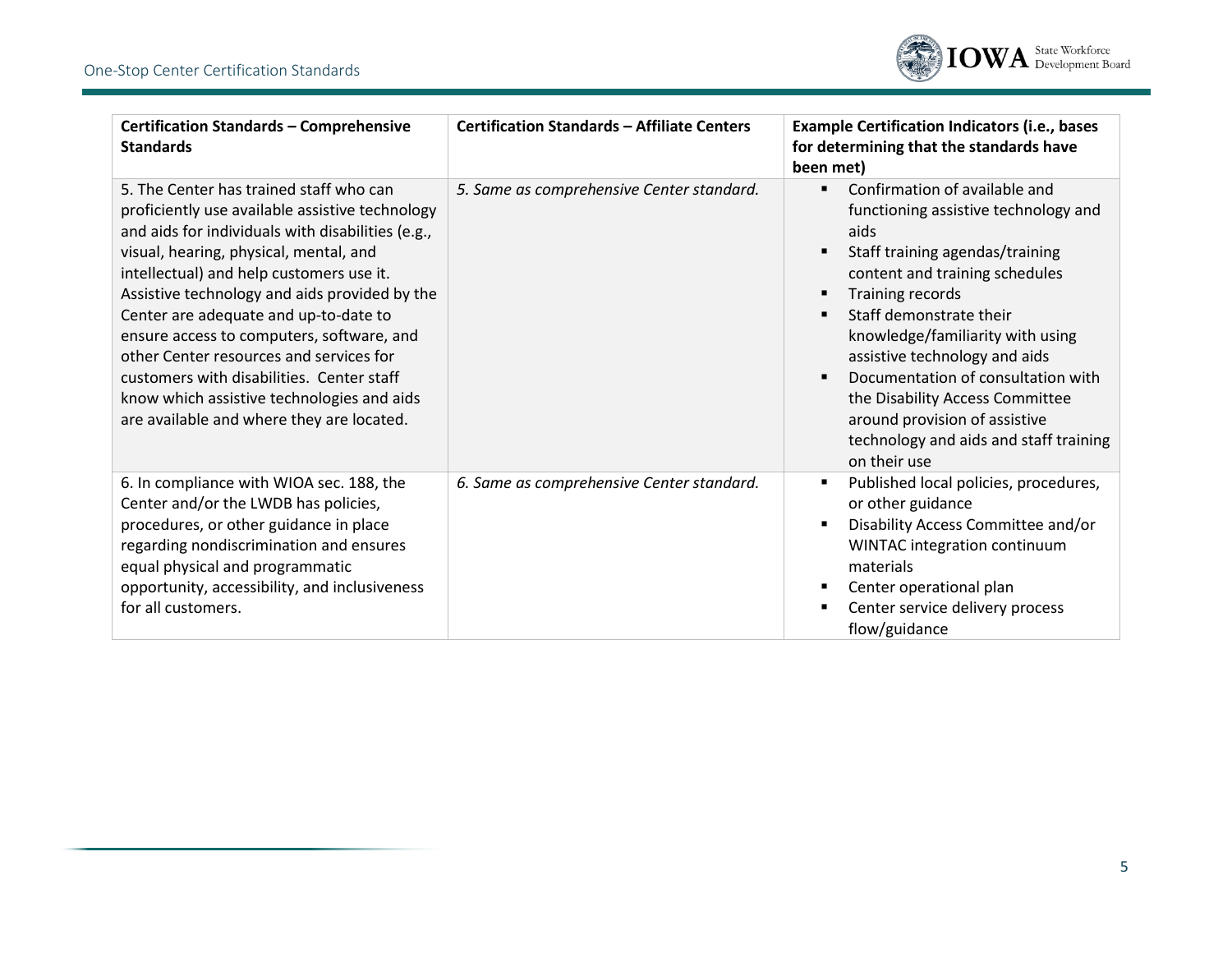

| <b>Certification Standards - Comprehensive</b><br><b>Standards</b>                                                                                                                      | <b>Certification Standards - Affiliate Centers</b> | <b>Example Certification Indicators (i.e., bases</b><br>for determining that the standards have<br>been met)                                                                                                                                                                                                                                                                                                                                                        |
|-----------------------------------------------------------------------------------------------------------------------------------------------------------------------------------------|----------------------------------------------------|---------------------------------------------------------------------------------------------------------------------------------------------------------------------------------------------------------------------------------------------------------------------------------------------------------------------------------------------------------------------------------------------------------------------------------------------------------------------|
| 7. Services are provided in an integrated and<br>inclusive setting, as appropriate for the<br>individual customer and in accordance with<br>applicable laws, regulations, and policies. | 7. Same as comprehensive Center standard.          | Confirmation with staff that services<br>for individuals with disabilities are<br>not segregated/that individuals with<br>disabilities are not automatically<br>routed to providers of service for<br>individuals with disabilities<br>Published local policies, procedures,<br>or other guidance<br>Disability Access Committee and/or<br>WINTAC integration continuum<br>materials<br>Center operational plan<br>Center service delivery process<br>flow/guidance |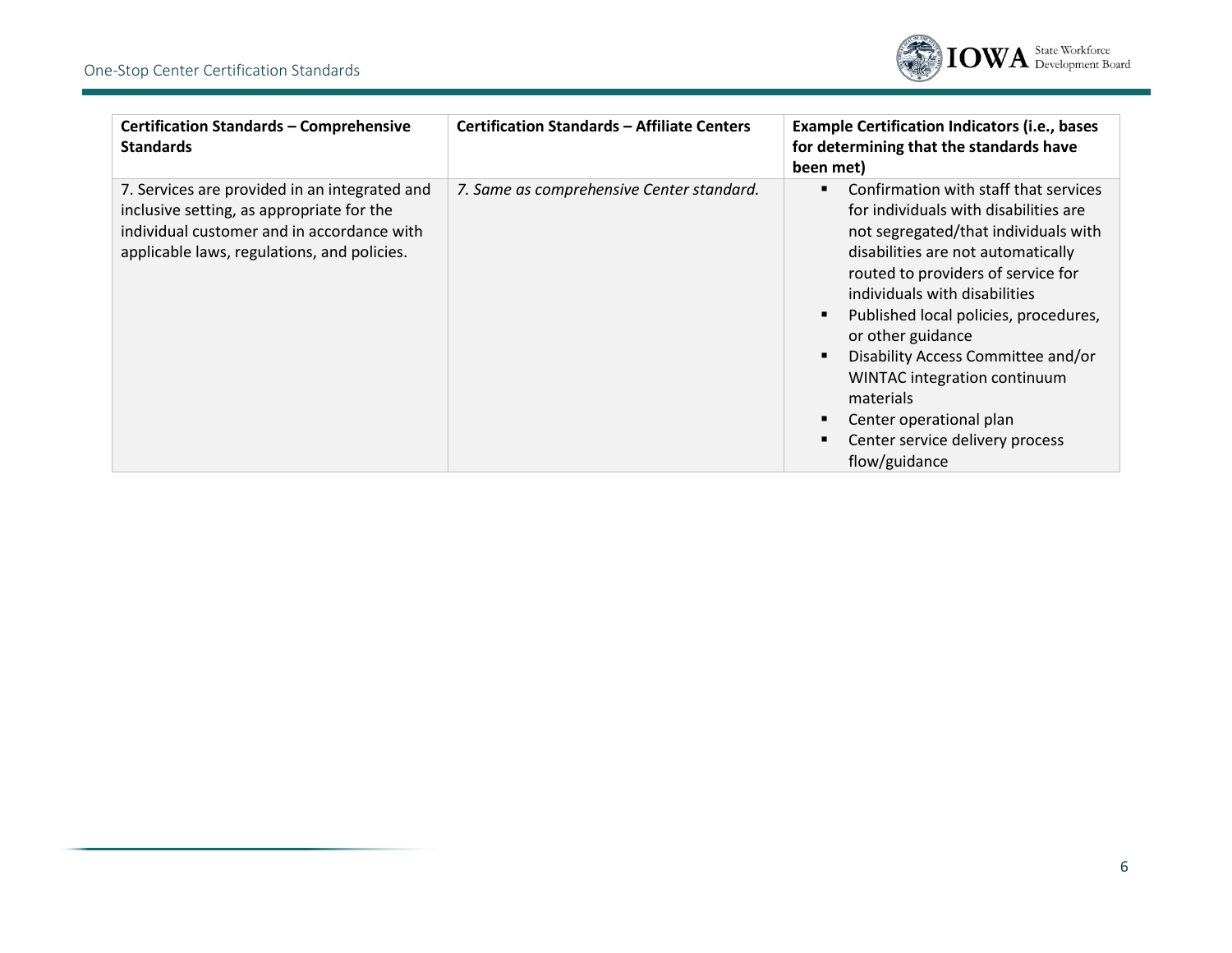

| <b>Certification Standards - Comprehensive</b><br><b>Standards</b>                                                                                                                                                                                                                                                                                                                                       | <b>Certification Standards - Affiliate Centers</b>                                                                                                                                                                                                                                                                    | <b>Example Certification Indicators (i.e., bases</b><br>for determining that the standards have<br>been met)                                                                                                                                                                                                                                                                 |
|----------------------------------------------------------------------------------------------------------------------------------------------------------------------------------------------------------------------------------------------------------------------------------------------------------------------------------------------------------------------------------------------------------|-----------------------------------------------------------------------------------------------------------------------------------------------------------------------------------------------------------------------------------------------------------------------------------------------------------------------|------------------------------------------------------------------------------------------------------------------------------------------------------------------------------------------------------------------------------------------------------------------------------------------------------------------------------------------------------------------------------|
| 8. All customers have equal opportunity and<br>are provided basic career services and access<br>to other services provided by all WIOA core,<br>required, and locally-included/non-<br>mandatory partners in a timely manner,<br>either on-site at the Center, through on-<br>demand technology/direct linkage <sup>1</sup> , or<br>through trained staff from another partner<br>program <sup>2</sup> . | 8. The Center maximizes customers' equal<br>opportunity and timely access to the<br>programs and services of non-co-located<br>One-Stop core and required partners through<br>methods such as trained staff from on-site<br>partner programs, direct linkage, "warm"<br>referral <sup>3</sup> , and/or other methods. | The local MOU reflects the<br>coordinated service delivery method<br>and approach for all customers,<br>including those with disabilities<br>If not described in the MOU, there is<br>documentation in place that<br>describes how all customers,<br>including those with disabilities, have<br>access to all of the services provided<br>by core and required WIOA partners |

<sup>&</sup>lt;sup>1</sup> See [USDOL-ETA TEGL No. 16-16.](https://wdr.doleta.gov/directives/corr_doc.cfm?DOCN=8772) In the TEGL, "direct linkage" is defined as "providing a direct connection at the American Job Center within a reasonable time, by phone or through a real-time Web-based communication, to a program staff member who can provide program information or services, including career services, to the customer. Solely providing a phone number, Web site, information, pamphlets, or materials does not constitute a 'direct linkage.'" <sup>2</sup> [TEGL No. 16-16](https://wdr.doleta.gov/directives/corr_doc.cfm?DOCN=8772) describes "trained staff" as "having a staff member from a different partner program physically present at the American Job Center and *appropriately trained* [emphasis in the original] to provide information to customers about the programs, services, and activities available through all partner programs."

<sup>&</sup>lt;sup>3</sup> "Warm referral" means that Center staff make direct contact with other programs on behalf of the customer to schedule necessary appointments and followup in a timely manner, rather than requiring the customer to manage his/her own referral.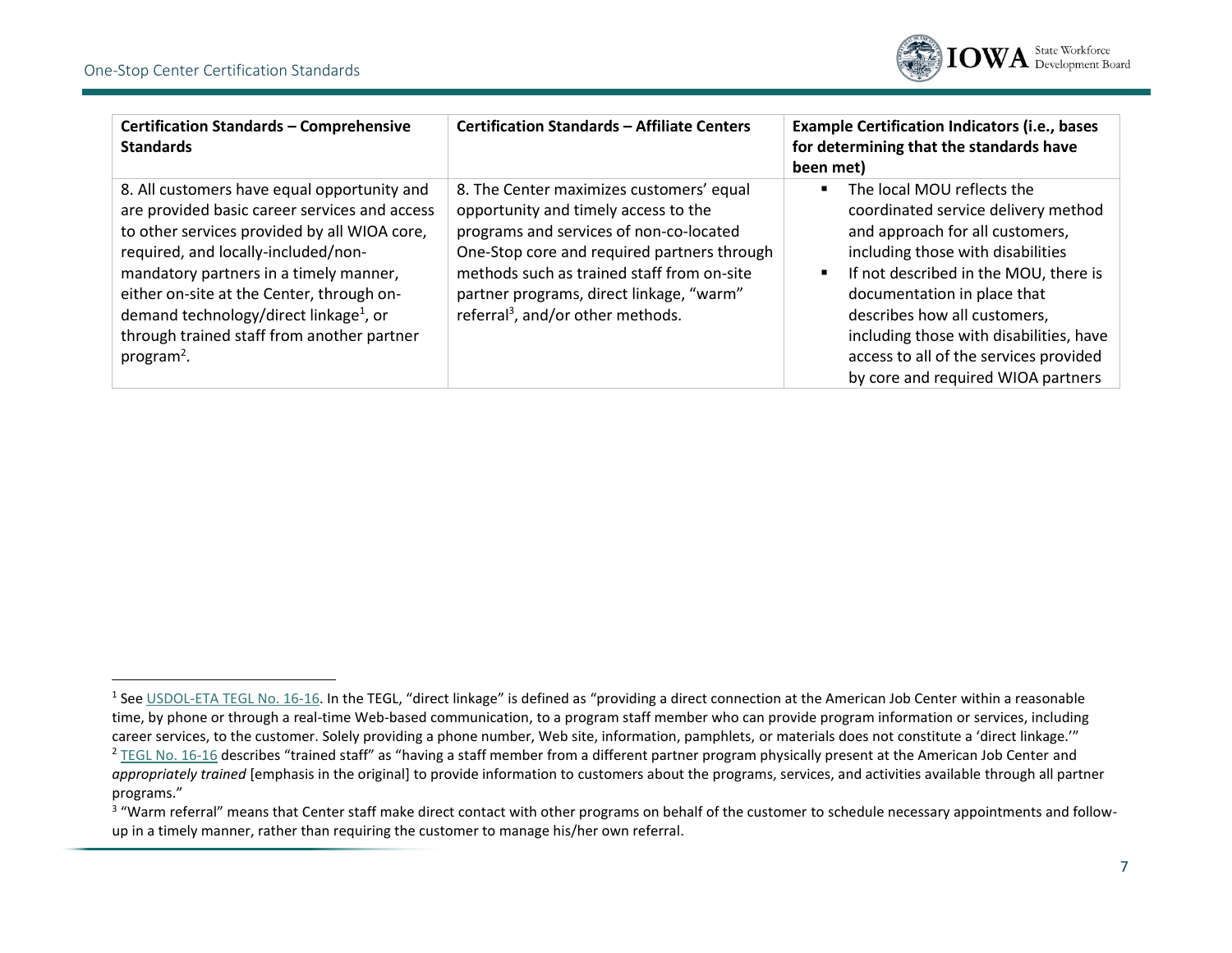

| <b>Certification Standards - Comprehensive</b><br><b>Standards</b>                                                                                                                                                                                                                                                                                                                    | <b>Certification Standards - Affiliate Centers</b> | <b>Example Certification Indicators (i.e., bases</b><br>for determining that the standards have<br>been met)                                                                                                                                                                                                                                                                                                                                                                                                          |
|---------------------------------------------------------------------------------------------------------------------------------------------------------------------------------------------------------------------------------------------------------------------------------------------------------------------------------------------------------------------------------------|----------------------------------------------------|-----------------------------------------------------------------------------------------------------------------------------------------------------------------------------------------------------------------------------------------------------------------------------------------------------------------------------------------------------------------------------------------------------------------------------------------------------------------------------------------------------------------------|
| 9. Center partner staff provide opportunities<br>for competitive, integrated employment for<br>individuals with disabilities. Competitive,<br>integrated employment is non-segregated,<br>community-based employment with<br>employers that also employ individuals<br>without disabilities, in occupations<br>comparable to those held by employees who<br>do not have disabilities. | 9. Same as comprehensive Center standard.          | Published local policies, procedures,<br>or other guidance<br>Disability Access Committee and/or<br>WINTAC integration continuum<br>materials<br>Center operational plan<br>Center service delivery process<br>flow/guidance<br>Data on the types of jobs the Center<br>is referring individuals with<br>disabilities to and placing them in<br>Documentation of business service<br>team outreach to employers related<br>to competitive, integrated<br>employment opportunities for<br>candidates with disabilities |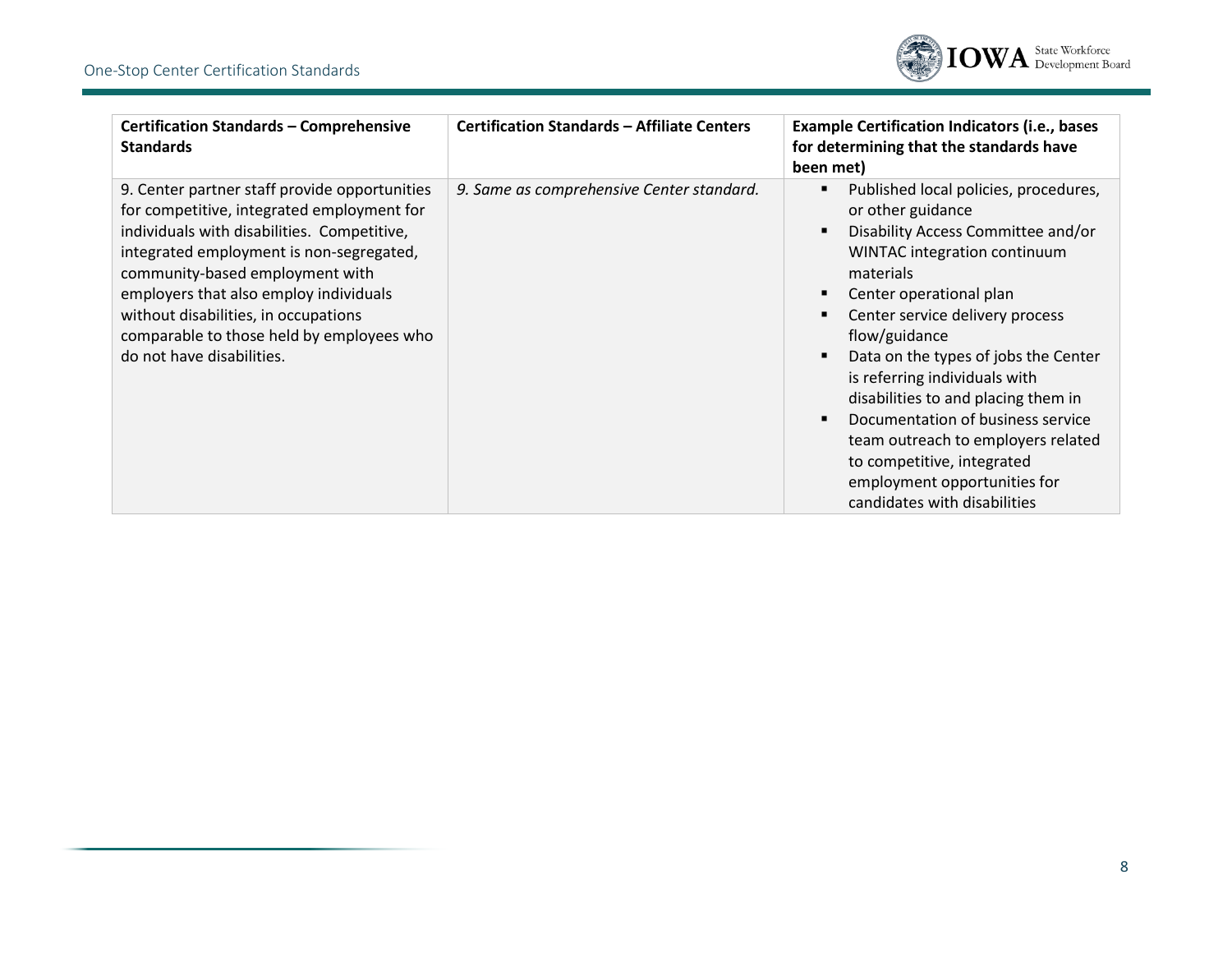

## **One-Stop Center Certification Standards: Effectiveness**

The One-Stop Center certification standards for effectiveness draw from existing materials (e.g., Iowa's WIOA state plan), SWDB input (February 2021 meeting and May/June 2021 online survey responses), and effectiveness standards established by other states. The standards align with the One-Stop certification requirements described at [20 CFR 678.800](https://www.ecfr.gov/current/title-20/chapter-V/part-678/subpart-F/section-678.800) (as well as [34 CFR 361.800](https://www.ecfr.gov/current/title-34/subtitle-B/chapter-III/part-361/subpart-F/section-361.800) an[d 34 CFR 463.800\)](https://www.ecfr.gov/current/title-34/subtitle-B/chapter-IV/part-463/subpart-J/section-463.800) and i[n USDOL-](https://wdr.doleta.gov/directives/corr_doc.cfm?DOCN=8772)ETA's [Training and Employment Guidance Letter \(TEGL\) No. 16-16](https://wdr.doleta.gov/directives/corr_doc.cfm?DOCN=8772), "One-Stop Operations Guidance for the American Job Center Network." Per these requirements, certification standards related to effectiveness must include evaluations of how well the Center:

- $\blacksquare$  Integrates available services for participants and businesses.
- Meets the workforce development needs of participants and the employment needs of local employers.
- **■** Operates in a cost-efficient manner.
- Coordinates services among the One-Stop partner programs.
- **Provides access to partner program services to the maximum extent practicable; and**
- Takes feedback from One-Stop customers into account in evaluation of the elements above.

*Note:* The table below includes effectiveness standards for both comprehensive and affiliate Centers, in separate columns. In some cases, the same standard applies to both comprehensive and affiliate Centers. In others, the standards for comprehensive Centers have been adjusted to reflect different statutory, regulatory, and policy requirements as well as typical staffing, partner presence, operations, and service delivery in affiliate Centers. Finally, in one case (standard #4), there is only a standard for comprehensive Centers. However, local workforce development boards may choose to set a related standard for affiliate Centers, as appropriate to the situation in their local workforce areas.

| <b>Certification Standards - Comprehensive</b><br><b>Centers</b>                                                                                                                                    | <b>Certification Standards - Affiliate Centers</b> | <b>Example Certification Indicators (i.e., bases</b><br>for determining that the standards have<br>been met)                                                                                                                                                                                 |
|-----------------------------------------------------------------------------------------------------------------------------------------------------------------------------------------------------|----------------------------------------------------|----------------------------------------------------------------------------------------------------------------------------------------------------------------------------------------------------------------------------------------------------------------------------------------------|
| 1. Center staff who perform the Welcome<br>and Exploratory Services functions are cross<br>trained to be knowledgeable with the<br>functions and basic eligibility requirements of<br>each program. | 1. Same as comprehensive Center standard.          | Agendas, training materials, meeting<br>$\bullet$<br>notes which document the partners<br>sharing services and resources<br>Memorandum of Understanding<br>$\bullet$<br><b>Customer satisfaction surveys</b><br>$\bullet$<br>Job descriptions/documents outlining<br>$\bullet$<br>job duties |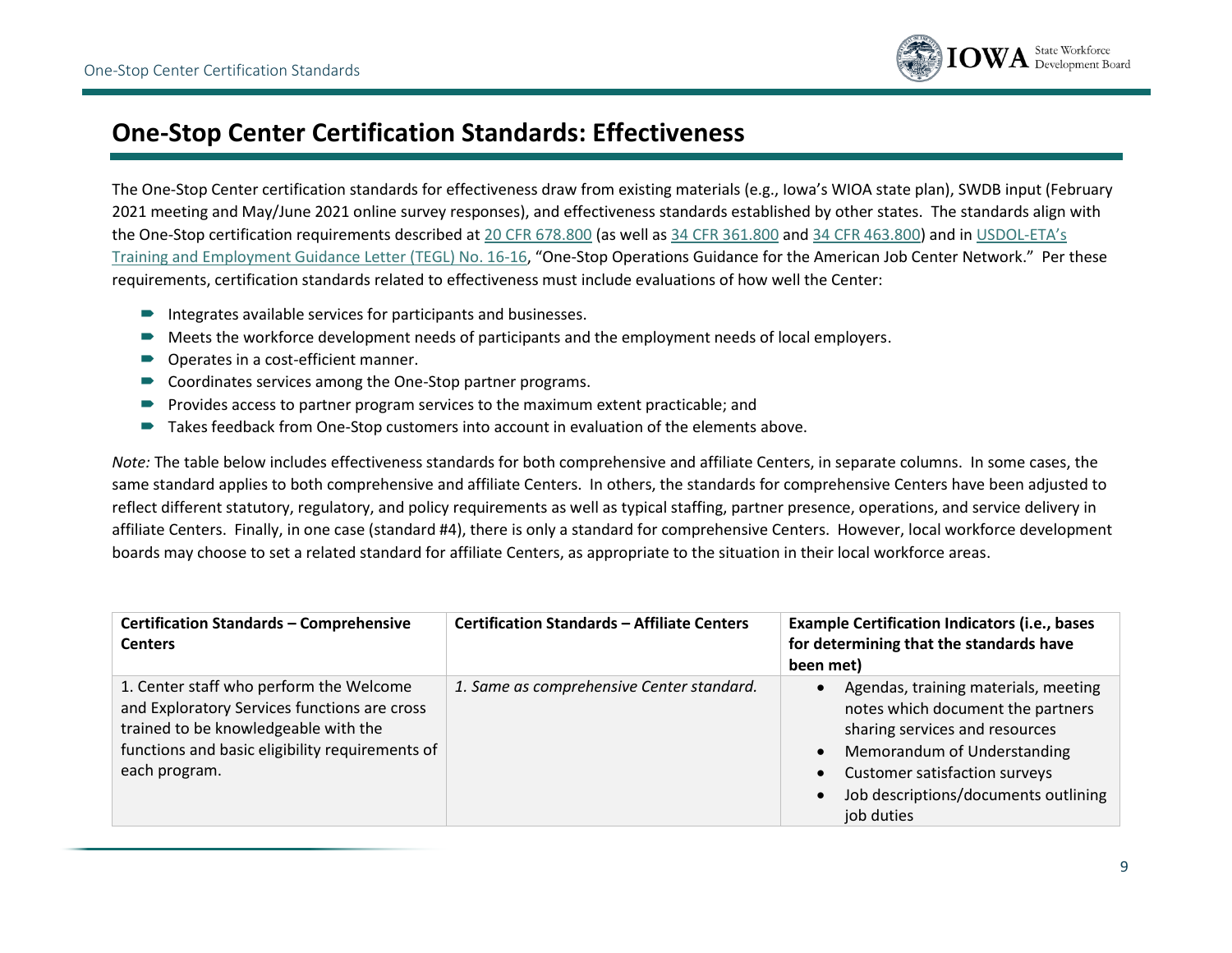

| <b>Certification Standards - Comprehensive</b><br><b>Centers</b>                                                                                                                                                                                                                                                                                                                                                                                                                             | <b>Certification Standards - Affiliate Centers</b>                                                                                                                                                                                                                                                                                                                                                                                                                                                                     | <b>Example Certification Indicators (i.e., bases</b><br>for determining that the standards have<br>been met)                                                                                                                                           |
|----------------------------------------------------------------------------------------------------------------------------------------------------------------------------------------------------------------------------------------------------------------------------------------------------------------------------------------------------------------------------------------------------------------------------------------------------------------------------------------------|------------------------------------------------------------------------------------------------------------------------------------------------------------------------------------------------------------------------------------------------------------------------------------------------------------------------------------------------------------------------------------------------------------------------------------------------------------------------------------------------------------------------|--------------------------------------------------------------------------------------------------------------------------------------------------------------------------------------------------------------------------------------------------------|
| 2. The Center ensures that customers have<br>access to all One-Stop programs and services<br>through co-located on-site staff, the use of<br>appropriately trained on-site partner staff <sup>4</sup> ,<br>or direct technology linkage <sup>5</sup> . In addition,<br>the Center has a process in place to ensure<br>that referrals to One-Stop or other partners<br>that are not co-located in the Center are<br>"warm" <sup>6</sup> and facilitated.                                      | 2. The Center maximizes customers' timely<br>access to the programs and services of non-<br>co-located One-Stop core and required<br>partners through "warm" and facilitated<br>referrals and/or other methods, such as<br>using trained staff from on-site partner<br>programs or direct technology linkage.                                                                                                                                                                                                          | Memorandum of Understanding<br>$\bullet$<br>Policy and procedure documents<br>$\bullet$<br><b>SOPs</b><br>$\bullet$<br>Case notes                                                                                                                      |
| 3. The Center has a documented, seamless<br>customer flow process that is integrated and<br>inclusive of the following activities:<br>Welcome, intake, and orientation<br>$\bullet$<br>Management of the Exploratory<br>Services Area<br>Workshops<br>$\bullet$<br>Development of the Individual<br>$\bullet$<br>Employment Plan (IEP) or service<br>plan<br>Assessment - informal and/or formal<br>Referrals<br>Any other activities as defined by the<br>local workforce development board | 3. The Center has a documented, seamless<br>customer flow process that is integrated and<br>inclusive of the following activities:<br>Welcome, intake, and orientation<br>$\bullet$<br>Management of the Exploratory<br>$\bullet$<br>Services Area<br>Development of the Individual<br>$\bullet$<br>Employment Plan (IEP) or service<br>plan<br>Assessment - informal and/or formal<br>$\bullet$<br>Referrals<br>$\bullet$<br>Any other activities as defined by the<br>$\bullet$<br>local workforce development board | Customer flow chart or similar<br>$\bullet$<br>document<br>WIOA service integration continuum<br>$\bullet$<br>self-assessment results and next steps<br>template document<br>SOP <sub>S</sub><br>$\bullet$<br>Memorandum of Understanding<br>$\bullet$ |

<sup>&</sup>lt;sup>4</sup> USDOL-ETA [TEGL No. 16-16](https://wdr.doleta.gov/directives/corr_doc.cfm?DOCN=8772) describes "trained staff" as "having a staff member from a different partner program physically present at the American Job Center and *appropriately trained* [emphasis in the original] to provide information to customers about the programs, services, and activities available through all partner programs."

 $6\,$  "Warm referral" means that Center staff make direct contact with other programs on behalf of the customer to schedule necessary appointments and followup in a timely manner, rather than requiring the customer to manage his/her own referral.

<sup>5</sup> [USDOL-ETA TEGL](https://wdr.doleta.gov/directives/corr_doc.cfm?DOCN=8772) No. 16-16 defines "direct linkage" as "providing a direct connection at the American Job Center within a reasonable time, by phone or through a real-time Web-based communication, to a program staff member who can provide program information or services, including career services, to the customer. Solely providing a phone number, Web site, information, pamphlets, or materials does not constitute a 'direct linkage.'"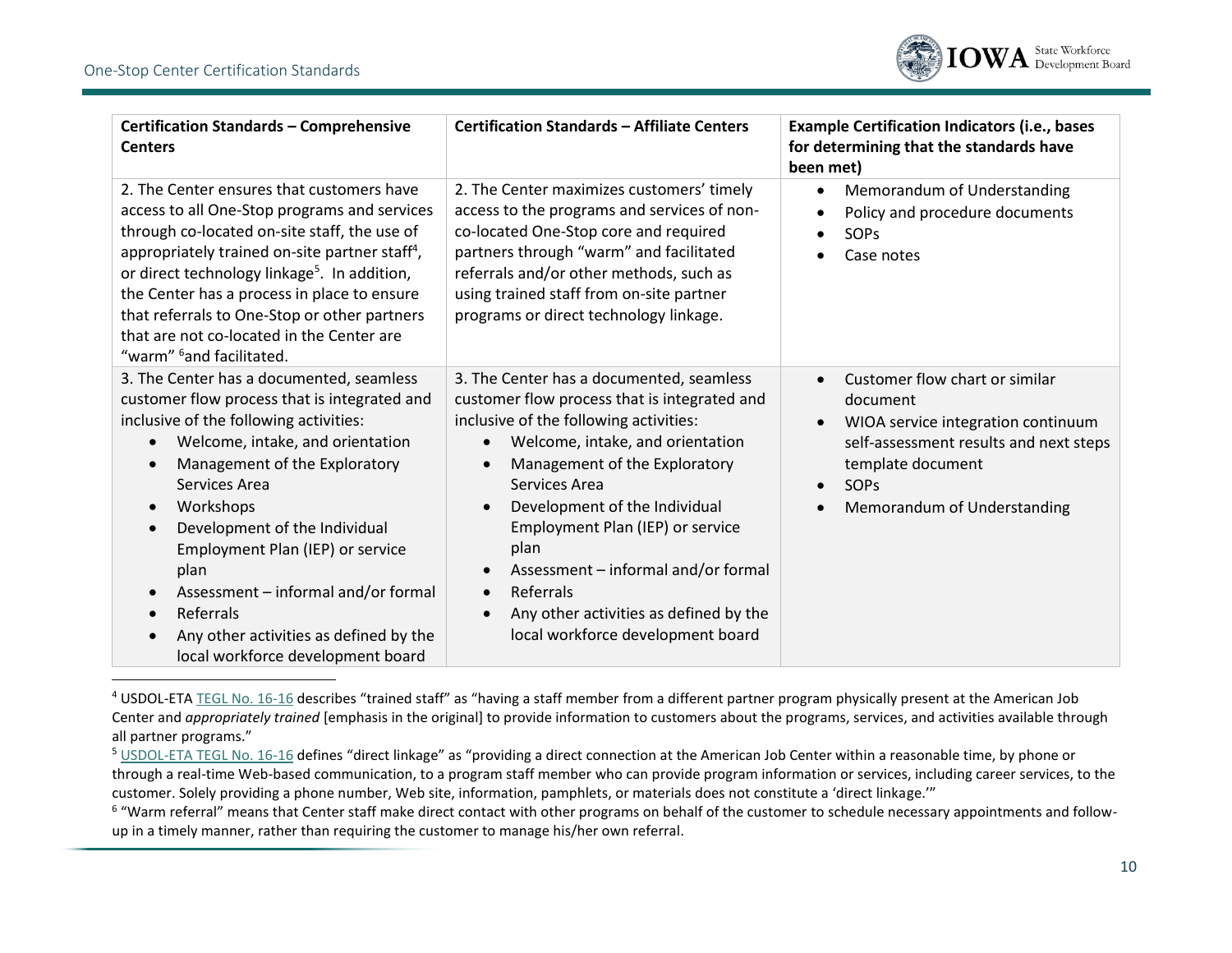

| <b>Certification Standards - Comprehensive</b><br><b>Centers</b>                                                                                                                                                                                                                                                                                                                                                                                                                                                          | <b>Certification Standards - Affiliate Centers</b>                                                                                                                                                                                                                                                                                                                                              | <b>Example Certification Indicators (i.e., bases</b><br>for determining that the standards have<br>been met)                                                                                                                                                                                                                                              |
|---------------------------------------------------------------------------------------------------------------------------------------------------------------------------------------------------------------------------------------------------------------------------------------------------------------------------------------------------------------------------------------------------------------------------------------------------------------------------------------------------------------------------|-------------------------------------------------------------------------------------------------------------------------------------------------------------------------------------------------------------------------------------------------------------------------------------------------------------------------------------------------------------------------------------------------|-----------------------------------------------------------------------------------------------------------------------------------------------------------------------------------------------------------------------------------------------------------------------------------------------------------------------------------------------------------|
| 4. Center staff are organized on functional<br>teams that are intuitive to customers, rather<br>than organized by program or partners.<br>Centers must include one or more Teams<br>that provide Welcoming, Exploratory<br>Services, Career Services, Business<br>Engagement and any others determined by<br>the local workforce development board or<br>the Center, and each team has an organized<br>team structure (Iowa WIOA Policy Chapter 1,<br>Section 4.9, "Characteristics of the One-Stop<br>Delivery System"). | No corresponding standard for affiliate<br>Centers. However, local workforce<br>development boards may choose to set a<br>related standard for affiliate Centers, as<br>appropriate to the situation in their local<br>workforce areas.                                                                                                                                                         | Organizational chart that outlines the<br>$\bullet$<br>functional teams and their roles<br>Memorandum of Understanding<br>$\bullet$<br>Meeting summaries/notes from<br>$\bullet$<br>internal team meetings                                                                                                                                                |
| 5. Through coordination by the One-Stop<br>Operator, leadership staff of on-site partners<br>collaborate to manage the functions of the<br>Center.                                                                                                                                                                                                                                                                                                                                                                        | 4. Leadership staff of on-site partners<br>collaborate to manage the functions of the<br>Center. Management of Center functions<br>may be coordinated by the One-Stop<br>Operator if the local workforce development<br>board had given the Operator this role in<br>affiliate Centers.                                                                                                         | Center organizational chart<br>$\bullet$<br>Agendas and meeting notes<br>documentation<br>SOPs                                                                                                                                                                                                                                                            |
| 6. The Center uses a team-based case<br>management approach for customers who<br>are receiving services from multiple partners<br>based on their individual needs, with<br>appropriate processes and methods in place<br>for partners to share customer information<br>to meet the full range of customer needs.                                                                                                                                                                                                          | 5. Affiliate Center staff use a team-based<br>case management approach for customers<br>who are receiving services from multiple<br>partners in the affiliate Center. For<br>customers who are receiving services from<br>both affiliate and comprehensive Center<br>partners, there is a process in place to<br>coordinate case management with the<br>comprehensive Center in the local area. | Center SOPs<br>$\bullet$<br>Memorandum of Understanding<br>$\bullet$<br>Documentation of the Center's use of<br>$\bullet$<br>the Integrated Resource Team model<br>Minutes of service planning/case<br>٠<br>management team meetings<br>Case notes<br>$\bullet$<br>Confidentiality agreements and/or<br>$\bullet$<br>other information sharing agreements |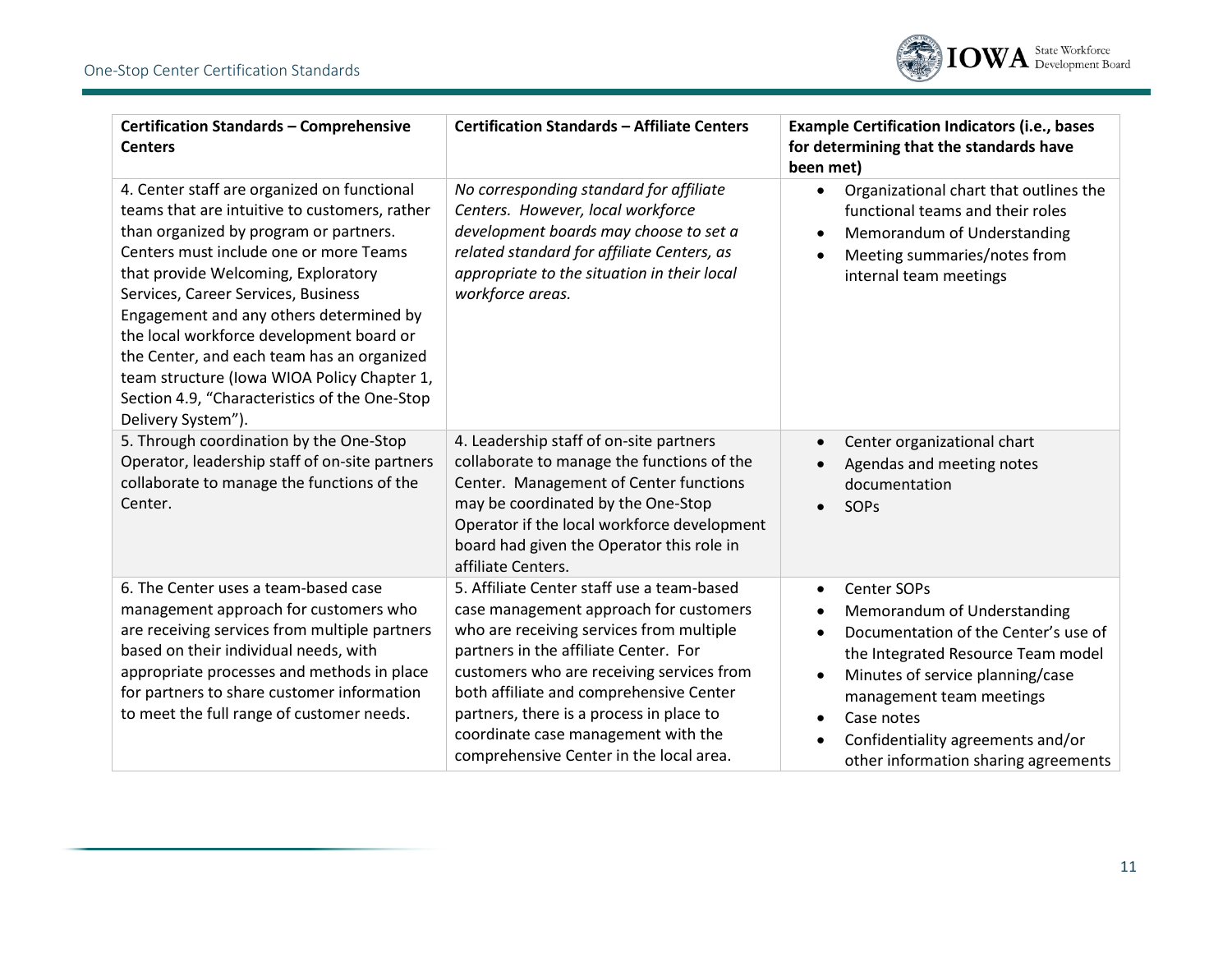

| <b>Certification Standards - Comprehensive</b><br><b>Centers</b>                                                                                                                                                                                                                                                                       | <b>Certification Standards - Affiliate Centers</b>                                                                                          | <b>Example Certification Indicators (i.e., bases</b><br>for determining that the standards have<br>been met)                                                                                                                                                                               |
|----------------------------------------------------------------------------------------------------------------------------------------------------------------------------------------------------------------------------------------------------------------------------------------------------------------------------------------|---------------------------------------------------------------------------------------------------------------------------------------------|--------------------------------------------------------------------------------------------------------------------------------------------------------------------------------------------------------------------------------------------------------------------------------------------|
| 7. The Center uses customer feedback and<br>data to assess and improve job seeker and<br>employer satisfaction and the quality of<br>services at the Center.                                                                                                                                                                           | 6. Same as comprehensive Center standard.                                                                                                   | Documentation of the Center's review<br>$\bullet$<br>of and response to customer<br>feedback gathered through surveys,<br>interviews or focus groups, customer<br>suggestions, VOS greeter, etc.<br>Notes/summaries of Center<br>management team, functional team,<br>and partner meetings |
| 8. The Center uses demographic data to<br>support customer outreach and service<br>strategies to ensure equitable access and<br>quality services for all customers.                                                                                                                                                                    | 7. Same as comprehensive Center standard.                                                                                                   | Documentation of the Center's review<br>$\bullet$<br>of demographic and/or other<br>available data<br>Notes/summaries of Center<br>$\bullet$<br>management team, functional team,<br>and partner meetings                                                                                  |
| 9. The Center operates in a cost-effective<br>manner. Center partners share Center costs<br>as required by and in alignment with the<br>Infrastructure Funding Agreement.                                                                                                                                                              | 8. Same as comprehensive Center standard.                                                                                                   | One-Stop operating budget that is<br>$\bullet$<br>reconciled in accordance with policy<br>and Infrastructure Funding<br>Agreement that outlines costs shared<br>by partners<br>Memorandum of Understanding<br>$\bullet$                                                                    |
| 10. The Center's integrated business services<br>team shares information across partners to<br>better serve business customers, streamlines<br>outreach to and communications with<br>businesses, and utilizes a single point of<br>contact approach with business customers to<br>represent the integrated business services<br>team. | 9. The Center coordinates any business<br>customer-facing activity with the<br>comprehensive Center's integrated business<br>services team. | Organizational chart of Center<br>$\bullet$<br>Written documentation of business<br>$\bullet$<br>services team and approach<br>SOPs<br>$\bullet$<br>LWDB policy<br>$\bullet$<br>Integrated informational and<br>$\bullet$<br>marketing materials                                           |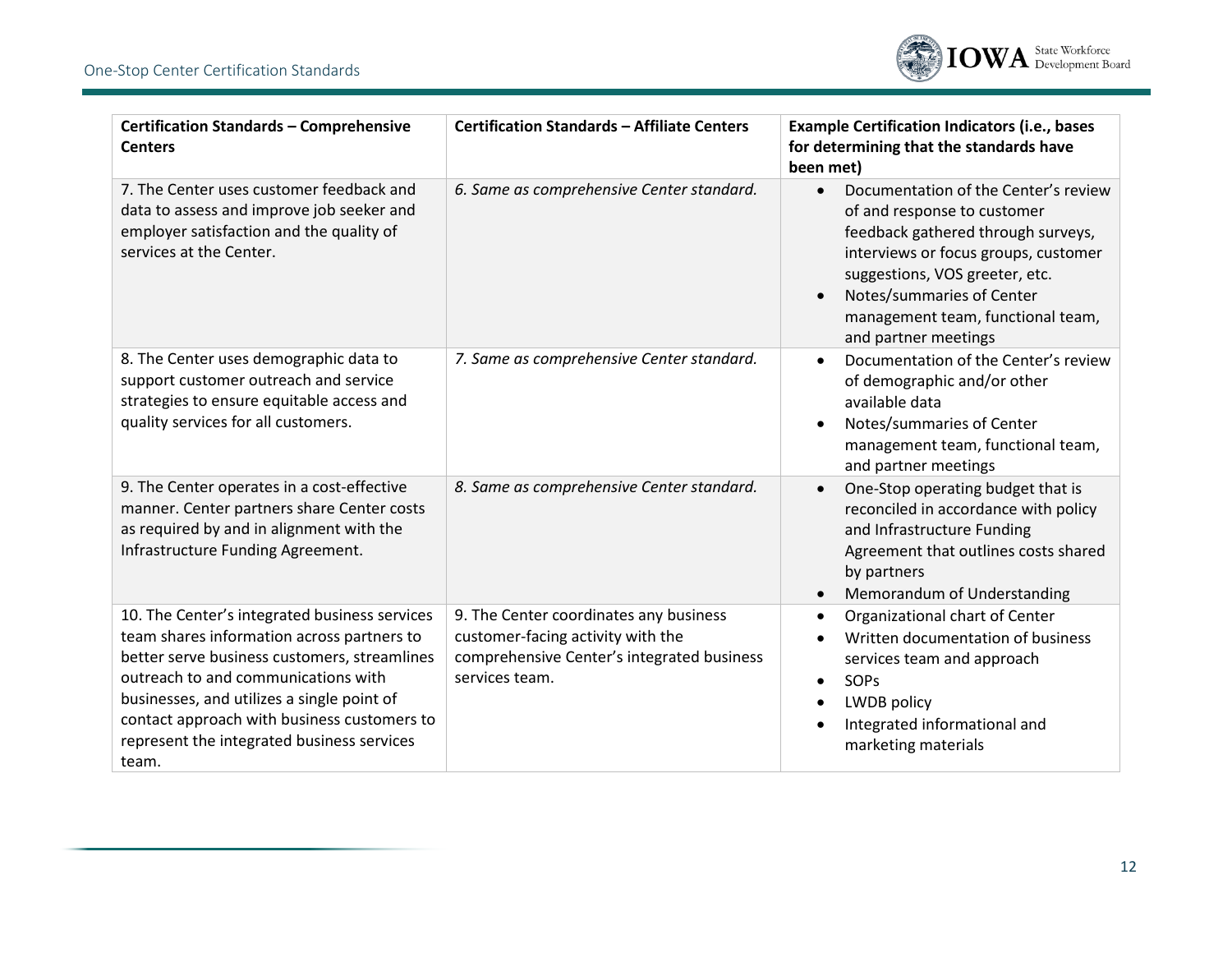

| <b>Certification Standards - Comprehensive</b><br><b>Centers</b>                                                                                                                                                                                                                                                                                                                                                                                                                                                                                                                                                                                                                                                               | <b>Certification Standards - Affiliate Centers</b>                                                                                                                                                                                                                                                                                                                                                                                                                                                                                                                                                                                                                                                                                                           | <b>Example Certification Indicators (i.e., bases</b><br>for determining that the standards have<br>been met)                                                                                                                                     |
|--------------------------------------------------------------------------------------------------------------------------------------------------------------------------------------------------------------------------------------------------------------------------------------------------------------------------------------------------------------------------------------------------------------------------------------------------------------------------------------------------------------------------------------------------------------------------------------------------------------------------------------------------------------------------------------------------------------------------------|--------------------------------------------------------------------------------------------------------------------------------------------------------------------------------------------------------------------------------------------------------------------------------------------------------------------------------------------------------------------------------------------------------------------------------------------------------------------------------------------------------------------------------------------------------------------------------------------------------------------------------------------------------------------------------------------------------------------------------------------------------------|--------------------------------------------------------------------------------------------------------------------------------------------------------------------------------------------------------------------------------------------------|
| 11. The Center's floorplan/design includes<br>adequate space and capacity to<br>appropriately meet customers' needs and<br>includes:<br>Organization and signage by function<br>(as listed in standard #4) rather than<br>by program<br>A welcoming and comfortable "front<br>of the Center" space<br>Adequate office space for privacy<br>and confidentiality, when needed<br>Adequate classroom/workshop space<br>Adequate technology, computer<br>resources, or lab space<br>Sufficient multi-purpose space<br>adaptable to meet changing needs<br>In addition, Center hours of operation<br>accommodate the schedules of individuals<br>who are not able to access the Center during<br>regular business hours, as needed. | 10. The Center's floorplan/design includes<br>adequate space and capacity to<br>appropriately meet customers' needs and<br>includes, as feasible and as appropriate:<br>Organization and signage by function<br>rather than by program<br>A welcoming and comfortable "front<br>of the Center" space<br>Adequate office space for privacy<br>and confidentiality, when needed<br>Adequate classroom/workshop space<br>$\bullet$<br>Adequate technology and computer<br>$\bullet$<br>resources<br>Sufficient multi-purpose space<br>$\bullet$<br>adaptable to meet changing needs<br>In addition, Center hours of operation<br>accommodate the schedules of individuals<br>who are not able to access the Center during<br>regular business hours, as needed. | Assessment of Center design and<br>$\bullet$<br>physical space related to the<br>elements listed in the standard<br>Floorplans/Center layout<br>$\bullet$<br>Center physical space<br>$\bullet$<br>signage/labeling<br>Center operating schedule |
| 12. The Center has a formal communication<br>plan to share information and coordinate<br>with all partner staff, including staff housed<br>at affiliate Centers. The Center also holds<br>regular meetings of on-site partners and<br>includes other partners as needed.                                                                                                                                                                                                                                                                                                                                                                                                                                                       | 11. The Center has a process in place to<br>share information among on-site partner<br>staff. The Center also has a process in place<br>to share information and coordinate with<br>partner staff housed in the comprehensive<br>Center(s).                                                                                                                                                                                                                                                                                                                                                                                                                                                                                                                  | Communications plan<br>$\bullet$<br>Agendas and notes from Center,<br>$\bullet$<br>functional team, and partner<br>meetings<br>Communication/organizational chart<br>$\bullet$<br><b>MOU</b><br>Local Plan<br>$\bullet$                          |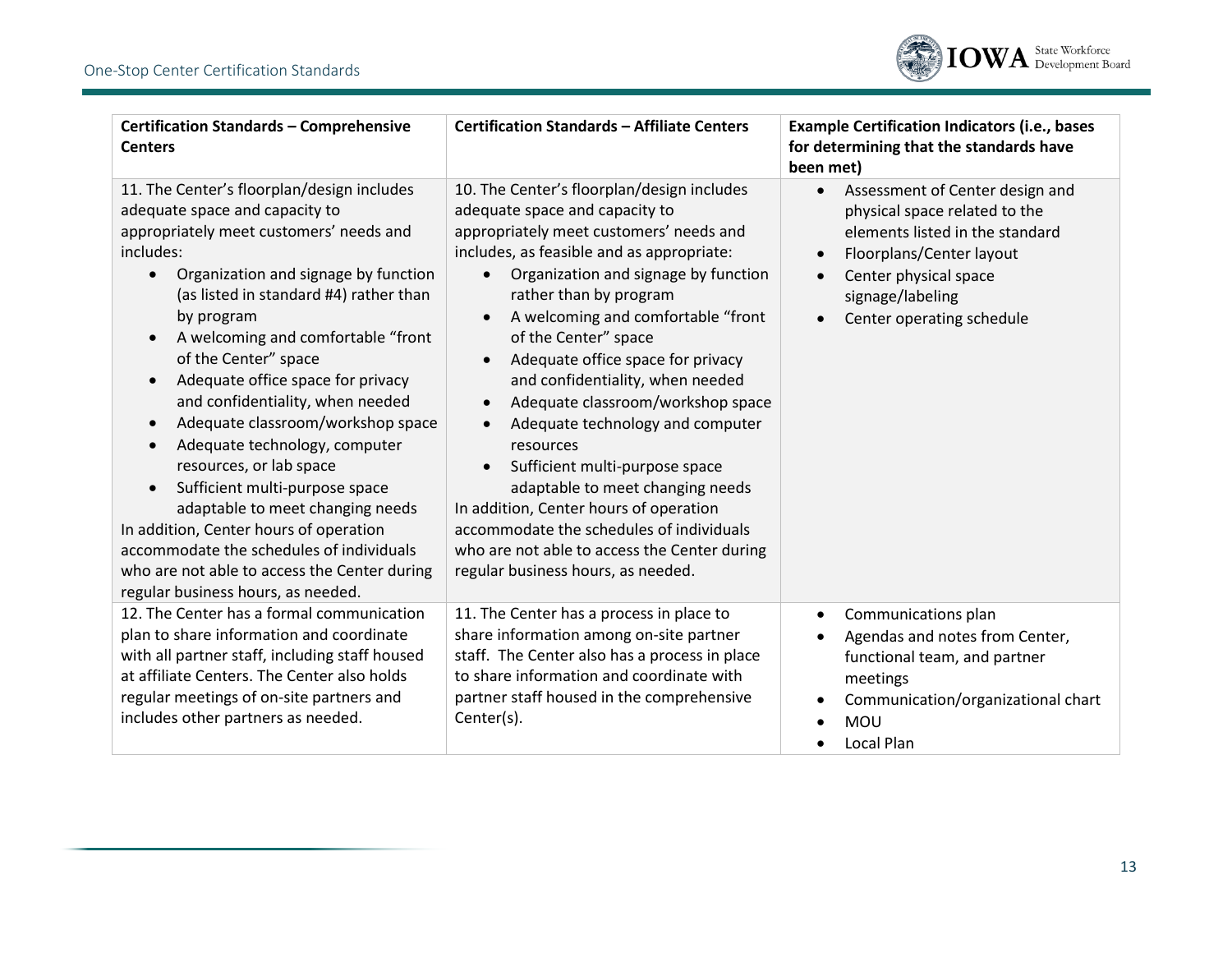

| <b>Certification Standards - Comprehensive</b><br><b>Centers</b>                                                                                                                                                                                                                                                                                                                                         | <b>Certification Standards - Affiliate Centers</b>                                                                                                                                                                                                                                                                                                                                                                                         | <b>Example Certification Indicators (i.e., bases</b><br>for determining that the standards have<br>been met)                               |
|----------------------------------------------------------------------------------------------------------------------------------------------------------------------------------------------------------------------------------------------------------------------------------------------------------------------------------------------------------------------------------------------------------|--------------------------------------------------------------------------------------------------------------------------------------------------------------------------------------------------------------------------------------------------------------------------------------------------------------------------------------------------------------------------------------------------------------------------------------------|--------------------------------------------------------------------------------------------------------------------------------------------|
| 13. The Center management team or One-<br>Stop Operator provides regular reports to the<br>local workforce development board<br>regarding Center operations,<br>performance/outcomes metrics, and<br>customer satisfaction/quality of services to<br>customers.                                                                                                                                          | 12. The Center management team provides<br>regular reports to the local workforce<br>development board regarding Center<br>operations, performance/outcomes metrics,<br>and customer satisfaction/quality of services<br>to customers. Preparation and submission of<br>these reports may be coordinated by the<br>One-Stop Operator if the local workforce<br>development board had given the Operator<br>this role in affiliate Centers. | Board minutes, meeting notes<br>Center management team reports                                                                             |
| 14. Center signage, Center staff identifiers<br>(including nametags, badges, email<br>signatures, and voicemail greetings), and<br>Center promotional materials, educational<br>materials, fliers, pamphlets, social media<br>posts, etc. reflect the lowaWORKS brand and<br>appropriate use of American Job Center<br>branding, not solely the branding of<br>individual agencies, boards, or programs. | 13. Same as comprehensive Center standard.                                                                                                                                                                                                                                                                                                                                                                                                 | Review of Center signage, staff<br>identifiers, materials, etc.<br>Policies and procedures<br>Communications plan<br>Social media policies |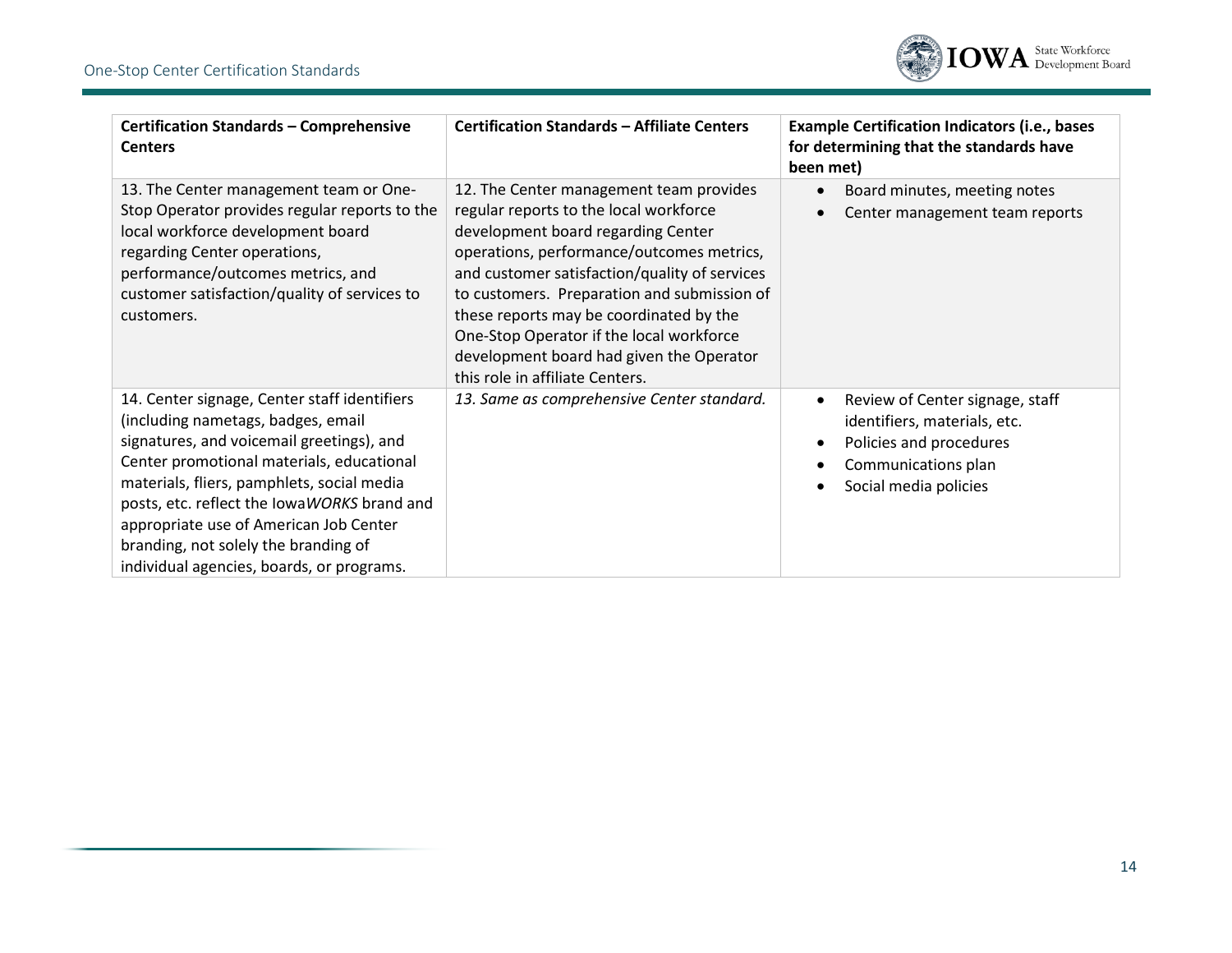

## **One-Stop Center Certification Standards: Continuous Improvement**

The One-Stop Center certification standards for continuous improvement draw from existing materials (e.g., Iowa's WIOA state plan), SWDB input (February 2021 meeting and May/June 2021 online survey responses), and continuous improvement standards established by other states. The standards align with the One-Stop certification requirements described at [20 CFR 678.800](https://www.ecfr.gov/current/title-20/chapter-V/part-678/subpart-F/section-678.800) (as well as [34 CFR 361.800](https://www.ecfr.gov/current/title-34/subtitle-B/chapter-III/part-361/subpart-F/section-361.800) and [34 CFR 463.800\)](https://www.ecfr.gov/current/title-34/subtitle-B/chapter-IV/part-463/subpart-J/section-463.800) and in USDOL-[ETA's Training and Employment Guidance Letter](https://wdr.doleta.gov/directives/corr_doc.cfm?DOCN=8772) (TEGL) No. 16-16, "One-Stop Operations Guidance for the American Job Center Network." Per these requirements, certification standards related to continuous improvement include evaluations of how well the Center:

- Supports the achievement of the negotiated local levels of performance for the indicators of performance for the local area;
- Establishes a regular process for identifying and responding to technical assistance needs;
- Establishes a regular system for continuing staff professional development; and
- $\blacktriangleright$  Has systems in place to capture and respond to specific customer feedback.

Continuous improvement, in the context of the public workforce system, is the ongoing assessment and improvement of services and processes to achieve maximum benefit and value for the customer. To continually improve the system, decision makers must have data that provides insight into Center performance relative to local area-wide performance targets; staff support, technical assistance, and training needs; and customer experience of the service process and results. One-stop certification standards require not just that this data is collected and analyzed, but also that it is actively and ongoingly used to improve and enhance decisions and investments, system coordination, processes and operations, and service delivery.

*Note:* All continuous improvement standards apply to both comprehensive and affiliate Centers.

| <b>Certification Standards</b>                                                                                                                                                     | <b>Example Certification Indicators (i.e., bases for</b><br>determining that the standards have been met)                                                 |
|------------------------------------------------------------------------------------------------------------------------------------------------------------------------------------|-----------------------------------------------------------------------------------------------------------------------------------------------------------|
| 1. A method or process exists to identify professional development needs of<br>center staff.                                                                                       | Written process/method<br>$\bullet$<br>Professional development schedule<br>$\bullet$<br><b>Staff interviews</b><br>$\bullet$<br>Observation<br>$\bullet$ |
| 2. Center staff are provided on-going training and cross-training to ensure they<br>have the knowledge necessary to appropriately and effectively serve and/or refer<br>customers. | Training schedule, attendance rosters<br>$\bullet$<br><b>Staff interviews</b><br>$\bullet$<br><b>Training certificates</b><br>$\bullet$                   |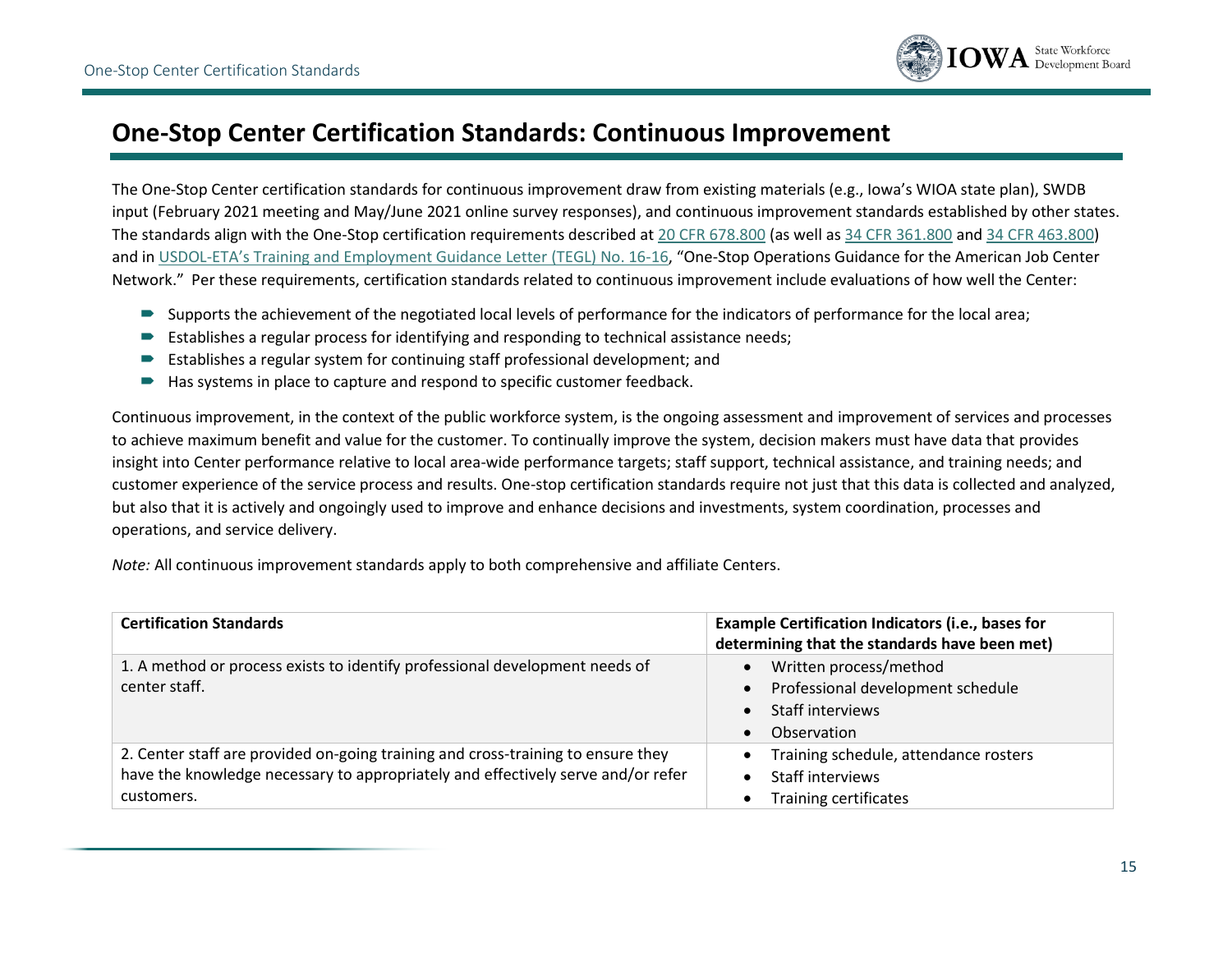

| <b>Certification Standards</b>                                                                                                                                                                                      | Example Certification Indicators (i.e., bases for<br>determining that the standards have been met)                                                                                                                                                                                                                                    |
|---------------------------------------------------------------------------------------------------------------------------------------------------------------------------------------------------------------------|---------------------------------------------------------------------------------------------------------------------------------------------------------------------------------------------------------------------------------------------------------------------------------------------------------------------------------------|
| 3. Each partner agency providing service in the center commits to supporting and<br>making available professional learning opportunities for their staff.                                                           | Training schedule<br>$\bullet$<br>Meeting notes<br>$\bullet$<br>Charter or another organizing document<br>$\bullet$<br>Training certificates<br><b>MOU</b>                                                                                                                                                                            |
| 4. Methods are in place to track customer satisfaction and feedback. These results<br>are reported regularly to the local workforce development board and are used to<br>refine service delivery within the center. | Policy and/or process documents<br>$\bullet$<br>Customer satisfaction data (collected locally or<br>$\bullet$<br>at the state level)<br>Data from customer interviews, focus groups,<br>surveys, etc.<br>Data analysis<br>$\bullet$<br>Meeting summaries where information was<br>discussed<br>Local WDB meeting minutes<br>$\bullet$ |
| 5. The center has demonstrated high customer satisfaction from job seeking<br>customers as determined by the Local WDB.                                                                                             | Customer satisfaction data (collected locally or<br>$\bullet$<br>at the state level)<br>Data from customer interviews, focus groups,<br>$\bullet$<br>surveys, etc.                                                                                                                                                                    |
| 6. The center has demonstrated high customer satisfaction from business<br>customers as determined by the Local WDB.                                                                                                | Customer satisfaction data (collected locally or<br>$\bullet$<br>at the state level)<br>Data from customer interviews, focus groups,<br>$\bullet$<br>surveys, etc.                                                                                                                                                                    |